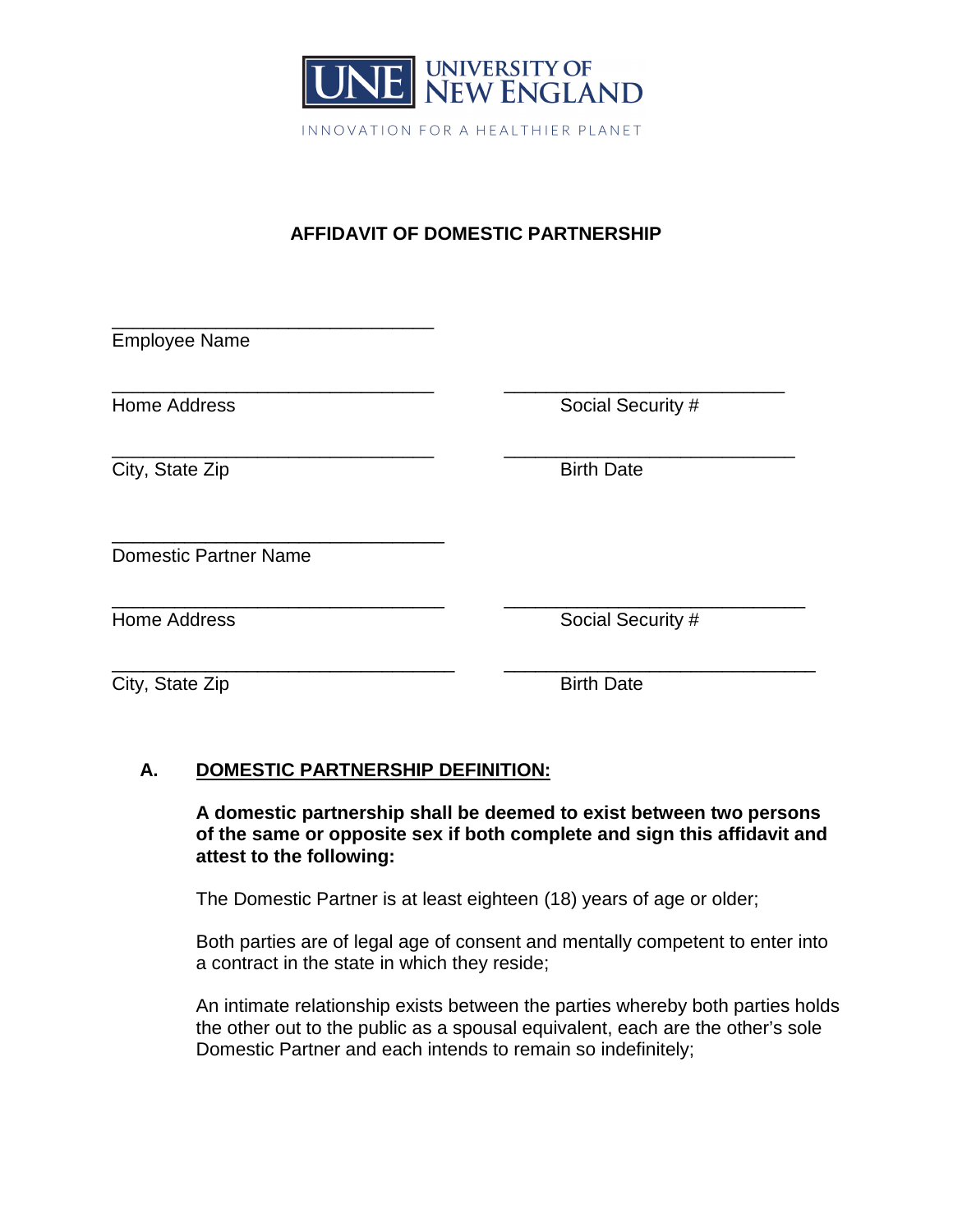Both parties currently share a common residence, have shared said residence continuously for at least six (6) months and intend to do so indefinitely;

Neither party is married to anyone else and the parties are not related to each other by adoption, or blood to a degree of closeness which otherwise bars marriage in the state in which they legally reside (i.e. Employee's partner, sibling, certain extended family members);

Both parties are jointly responsible for each other's common welfare, and for each other's financial obligations;

It has been at least six (6) months since either of the two parties filed a statement of termination of a previous domestic partnership affidavit or has ended a legally recognized marriage.

Employer shall make the final determination of domestic partner status. Employer and the health plan administering benefits reserve the right to request documentation to verify domestic partnership status (e.g. documentation of shared, continual residency; documentation of joint financial responsibilities). However, such documentation may only be requested once per calendar year.

## **B. ACKNOWLEDGEMENTS:**

We understand that any person or entity that suffers any loss due to any misstatement or false statement contained in this affidavit may bring a civil action against either or both of us to recover their losses, including reasonable attorney's fees, and we agree to assume our own and each other's resultant financial liability.

We understand that any misstatement or false statement contained in this affidavit including failure to provide updated information as required herein, may be grounds for immediate, and possible retroactive, termination of all benefits for either or both of us.

We have provided the information in this Affidavit for use by Employer and health plan administrator for the sole purpose of determining our eligibility for domestic partnership benefits.

Under applicable state and federal law, payments for benefit coverage for the Domestic Partner may result in tax liability for Employee and/or the Domestic Partner, depending on whether the domestic partner is a "dependant" for state and federal tax purposes.